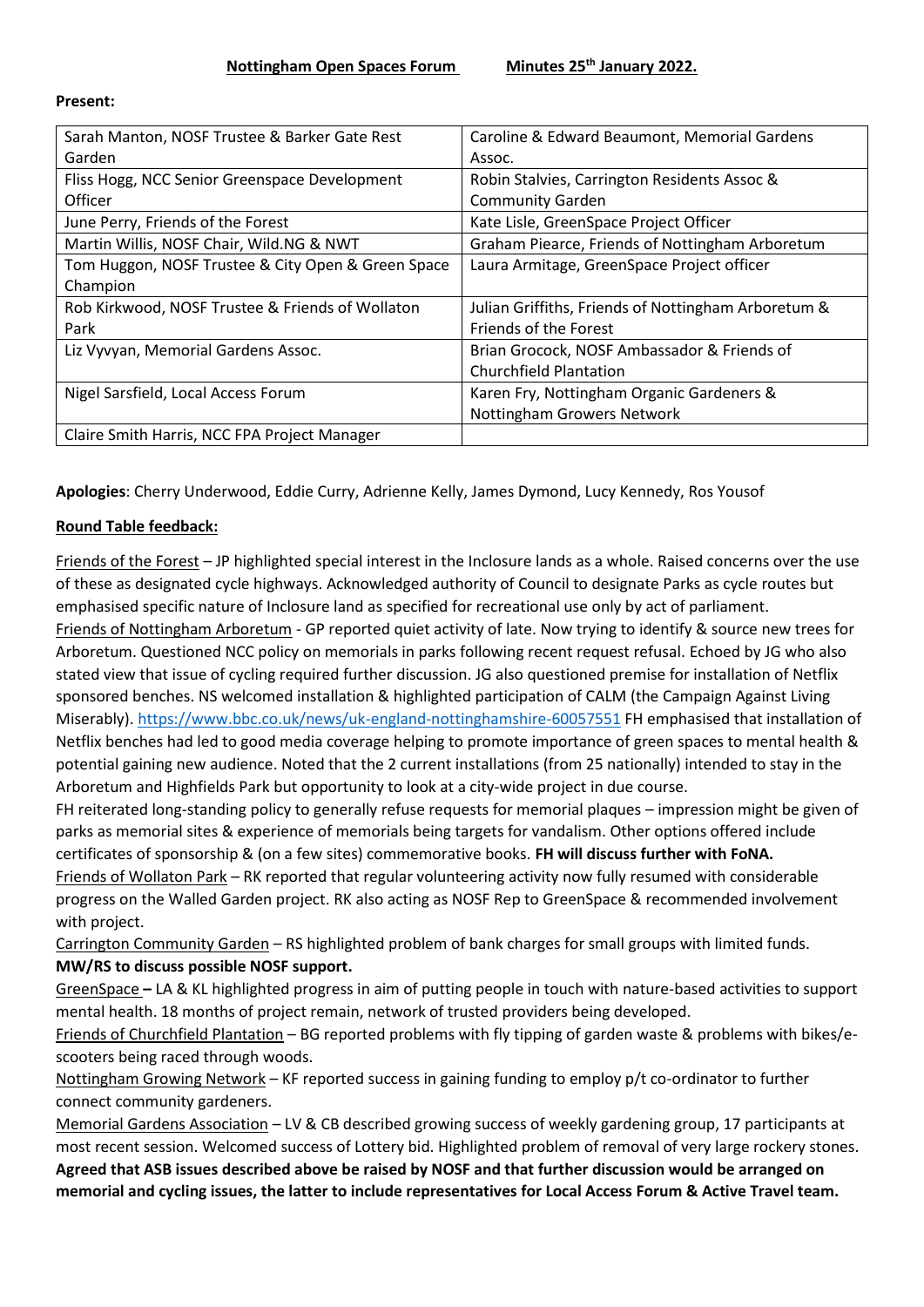**Previous Forum Minutes (November 2021)** – minutes accepted; BG asked for feedback on request for wilding of grassed areas, **MW to pursue.**

### **AGM business:**

2020/21 annual report and accounts accepted.

B Standing, C Underwood, R Yousof, S Manton, M Willis, T Huggon, J Dymond, R Kirkwood, J White unanimously reelected as Trustees in their current roles. J Osoro Pickering standing down as Trustee & becomes NOSF Ambassador.

### **Platinum Jubilee:**

TH, in role as Deputy to Lord Lieutenant, involved in planning of celebrations. Intended to take place throughout the year but focussed on rearranged may bank holiday Thursday & Friday 2<sup>nd</sup>/3<sup>rd</sup> June + subsequent weekend. Locally there will be formal celebrations at Council House & Castle, parades & beacon lighting at Greens Mill & Woodthorpe Grange Park. Informal celebrations can be held – street parties but especially on Parks & open spaces. Queens canopy project already launched to encourage planting of million + trees. Opportunity for individual tree planting. Funding expected to be available. Th to discuss with Sandra at NCC.

Good opportunity for groups to get people out and onto our parks. Should be funding to support this. TH to act as NOSF contact & further information to be shared.

GP raised question of planting times – acknowledged that this should be done earlier or later in the year. SM asked re applying for funding, through NOSF or individually, to await further information. MW noted that SALTAR already planning event on Stockhill park. RS asked re advice on planting practice, "right tree in right place". **MW to provide information through NOSF.** NS shared link:<https://queensgreencanopy.org/>

#### **Parks Development update:**

Funding confirmed for refurbishment of play areas at Seaford Avenue & Amesbury Circus, work to commence April together with steps & play area at Coppice Park. Funding bid for Melbourne Park failed, other options being investigated. Further FCC bids in for Arkwright Park & Ronald Street play areas & consultation ready for next round of bids.

Green Flag application process underway with updates/improvements to action & management plans. Some information needed from groups for Green Flag Community awards.

Green Guardians volunteer programme launched in august and aug-dec stats show 1530 volunteer hours, 118 sessions & 6000+ trees & 13000+ plants & bulbs put in. Noted that Friends of Groups work not included in these figures. Website still to come. Volunteer management training for NCC staff underway.

# **Future Parks Accelerator programme:**

FPA project an opportunity, through HLF/NT providing money & expertise to encourage development of long-term strategy for care & development of LA green spaces. John Sheaff Associates (Landscape Architects) currently running consultations with parks stakeholders to ensure appropriate input to newly developing 25-year strategy which will produce a technical report and a shorter user-friendly report for wide distribution. Scheduled for completion late march/April. NCC Open & Green Space Champions Group being re-established as FPA governance body. Brand & marketing strategy also being developed which will promote parks, inc volunteering. Volunteer co-ordinator post extended for further 2 years with aim to make sustainable. Specific work also underway on 5 key sites exploring new methodologies to enable more effective marketing & grow support.

# **Victoria Embankment Memorial Gardens Project:**

£1.1 million lottery funding gained towards £1.7 m project enabling physical work & restoration; landscaping  $$ footpaths to improve accessibility; undercroft restoration to provide toilets & volunteer hub; work on pond & fountains; completely refurbished café inc visitor centre & employment of team leader. Works start march for completion by October but with 5-year programme of activities. MeGA have been key partners to the bid & will continue to be closely involved with many of their ideas incorporated into activity plan.